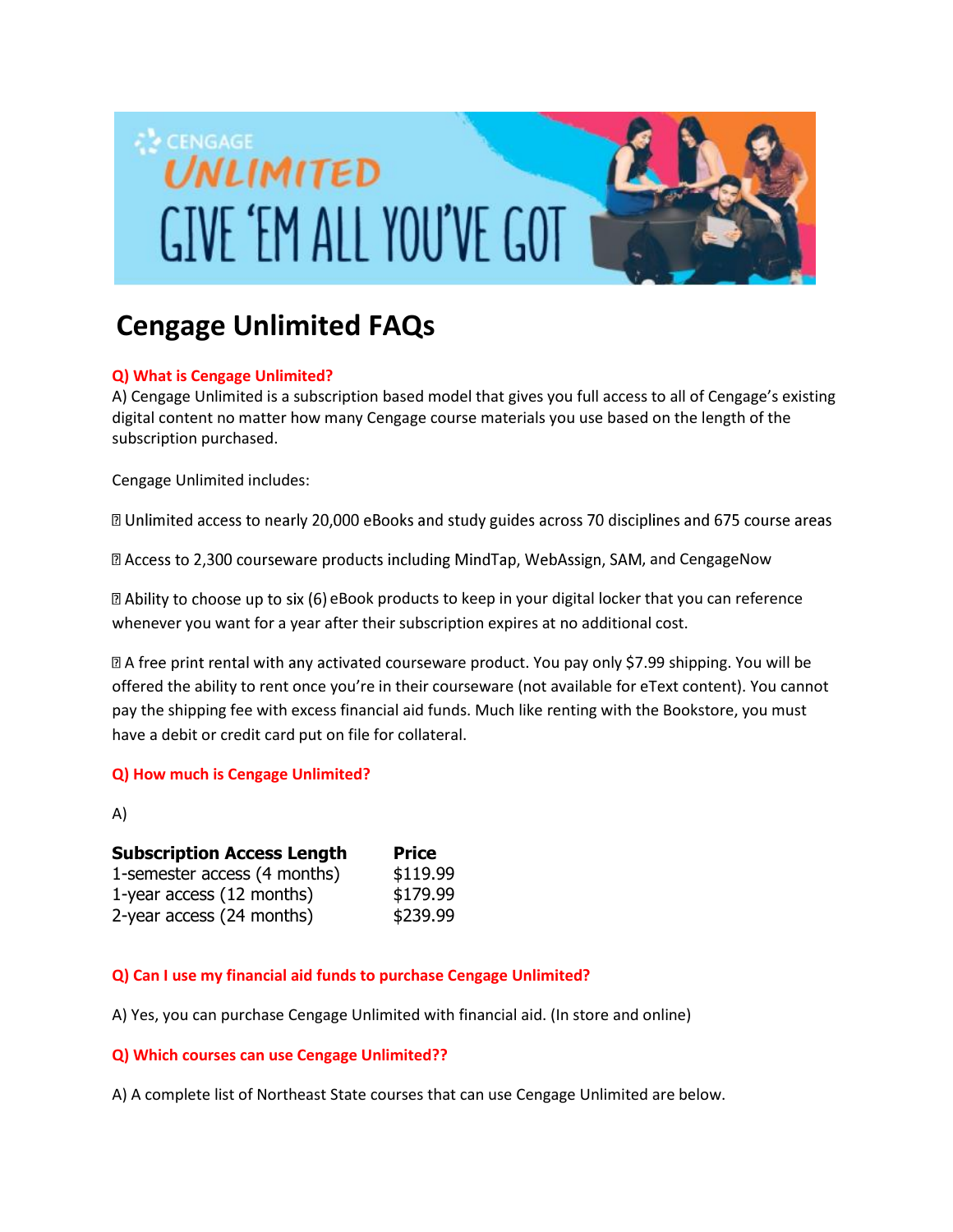#### **Q) Do I have to purchase Cengage Unlimited?**

A) No, Cengage Unlimited is a student choice. Depending on your schedule and/or the number of Cengage digital products adopted for their courses it may sometimes be less expensive to purchase than the products-in-use vs. Cengage Unlimited. The more Cengage materials you need, the greater the Cengage Unlimited value!

#### **Q) Do I still need a course-key for the courseware products?**

A) Yes, if the course is using material that requires online access to do coursework.

#### **Q) Can I access their subscription on multiple devices?**

A) Yes, you can access your subscription on up to two devices at any time including computers, iPhone/Android mobile devices & tablets.

#### **Q) How does the free rental option work?**

A) You have the option to receive a free print rental with any activated courseware product after paying just a \$7.99 shipping fee. You will be offered the ability to rent once you're in your courseware (not available for eText content). All rentals relating to Cengage Unlimited are hosted by Cengage directly, so the bookstore is not involved in order fulfillment or rental check-in. You will receive a return label upon delivery of your rental book from Cengage. Make sure you keep the return label. You cannot pay the shipping fee with excess financial aid funds. Much like renting with the Bookstore, you must have a debit or credit card put on file for collateral.

#### **Q) What if I have trouble accessing Cengage Unlimited once I have purchased it?**

A) For all Cengage Unlimited technical support questions, you should contact Cengage directly at http://support.cengage.com/victoriaweb/primarypage or can call 1.800.842.3636.

#### **Q) What is the return policy on Cengage Unlimited?**

A) The standard Bookstore return policy applies. For rentals please contact Cengage directly.

#### **Q) When should I purchase Cengage Unlimited?**

A) Cengage Unlimited helps address concerns about affordability. The more adopted Cengage materials you need, the more valuable Cengage Unlimited is. When your required Cengage titles exceed the tiered subscription price, Cengage Unlimited is a good option for you!

You ONLY need one purchase Cengage Unlimited once. Meaning you do NOT need to purchase Cengage Unlimited for each course. Some of your courses may not use Cengage materials. You would need to purchase materials for those courses as well.